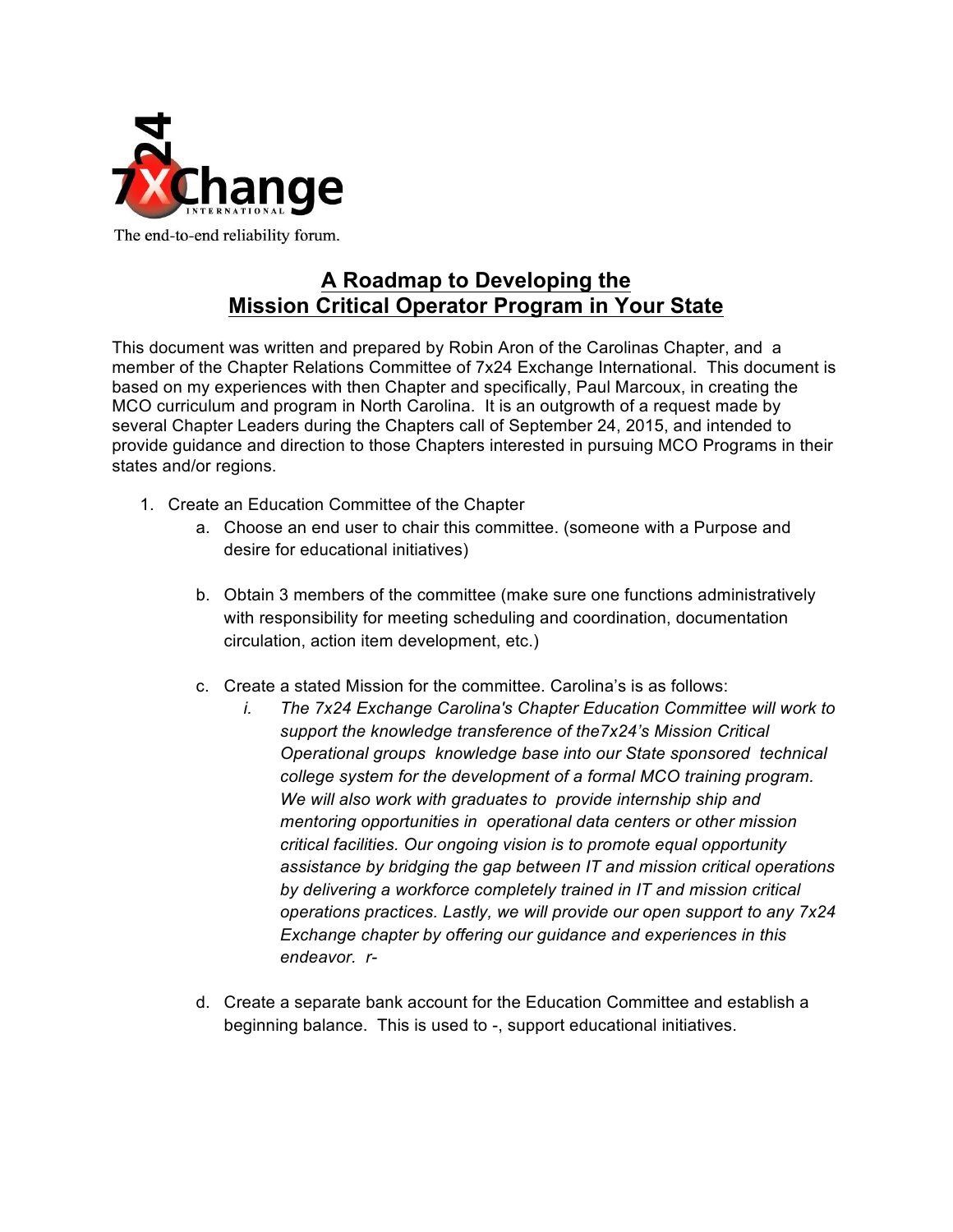

- e. Create a revenue stream for funding the Education Committee. Carolina's is our annual Golf Tournament. Name: Bob Cashner Memorial Golf Tournament, after one of our members/end users who passed.
- 2. Establish specific goals and objectives for the first year.
	- a. Communication with area community college's to determine offerings and students eligible for scholarship funding. (Carolina's Chapter gave 3, \$1,200.00 scholarships in year one.)
	- b. Create specific scholarship initiative statement (See Carolina's below) and distribute to the board and membership.
	- c. Create criteria for scholarships (See Carolina's below)

Giving the scholarships was the door opener for the Carolina's Chapter to the Community College System. They perceived our sincere interest in education! For long term support we discovered that Scholarships served to few and drained resources to quickly, hence the need to support State sponsored technical school system,

 d. Develop relationship with the Community College system at the State level. Carolina's relationship was with the VP of Customized Training of NC Community College System and President of the NC Community College System. This was developed through one of our Advisors we had serving on the Board from State Economic Development. (I highly recommend every Chapter has an advisor from their state or at least a local economic development office.)

 e. Highlight the Education Committee at one of the Chapter events. (See presentation slides below.

- 3. Circulate and become familiar with the MCO Curriculum (Document below)
	- a. Send to colleges that you vetted for scholarship funding.

b. Circulate to end users for interest and support that will bring leverage when talking with colleges about adoption of the curriculum. NEED and VALUE must be noted. (see letter of support in slide deck. Many end users reached out directly to support)

- 4. Define the areas of largest concentration and data center growth in the State.
	- a. Recruit end user involvement in these regions.
	- b. Become familiar with DC growth projections for the area.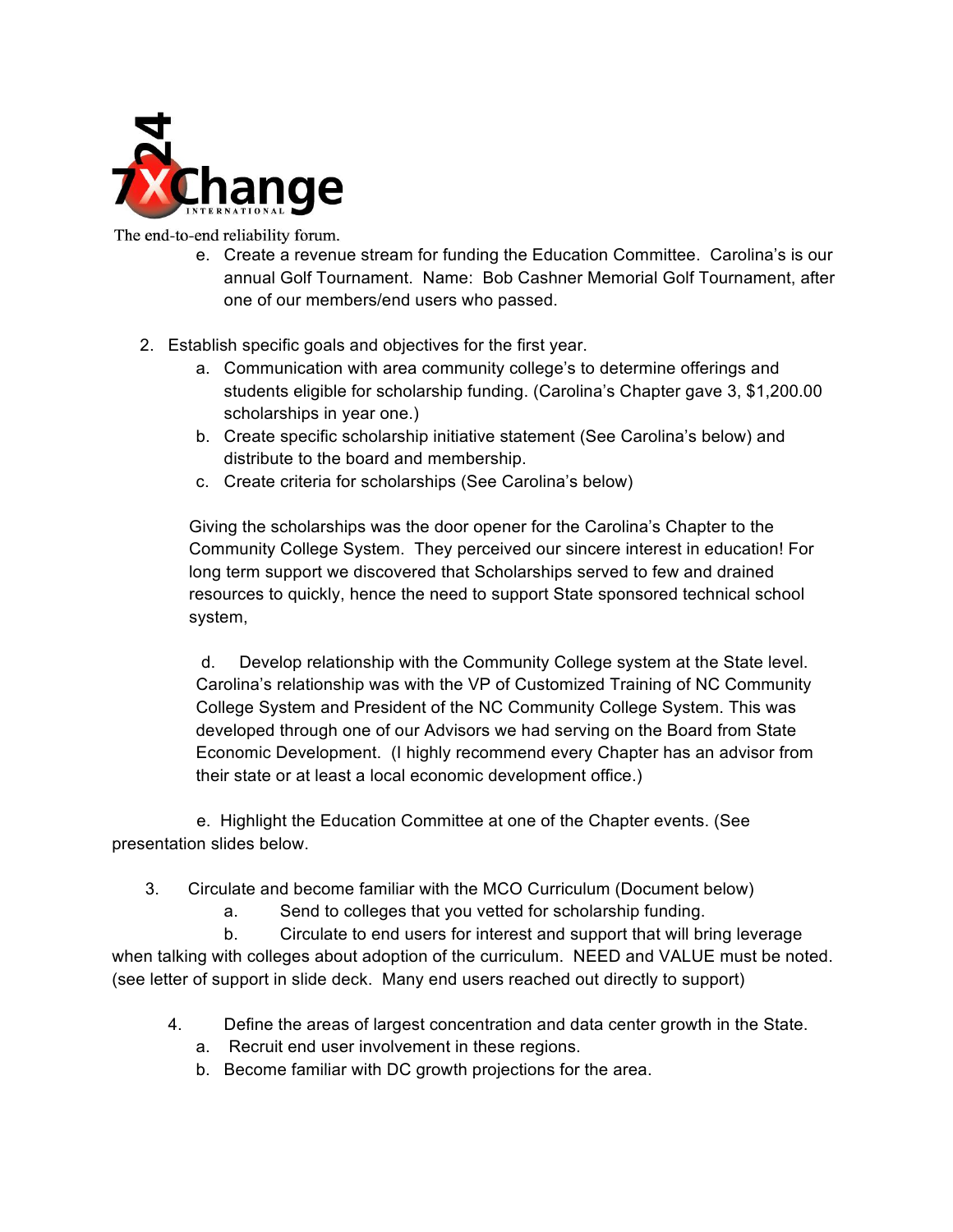

- c. Understand the multi-industry utilizing MCO's Enterprise DC, Colo, Financial, Healthcare, Pharma, Retail, etc. It was vital to make the Community College system understand that the job creation was not just in the primary enterprise DC's they were familiar with. It must be articulated to include ALL the needs and opportunities for MCO's.
- 5. Engage Subject Matter Experts for use in meetings with Colleges.
	- a. People to consider….DC Operations Managers, those companies that provide 3rd party operations for critical facilities, engineers.
	- b. Have the SME's take the Certification testing available from NCMCO.
	- c. Schedule conference call or visit to fully understand the NCMCO with Jonathon Davis (Cleveland Community College).
	- d. Set meetings with Community College representatives.
	- e. Engage Jonathon with connections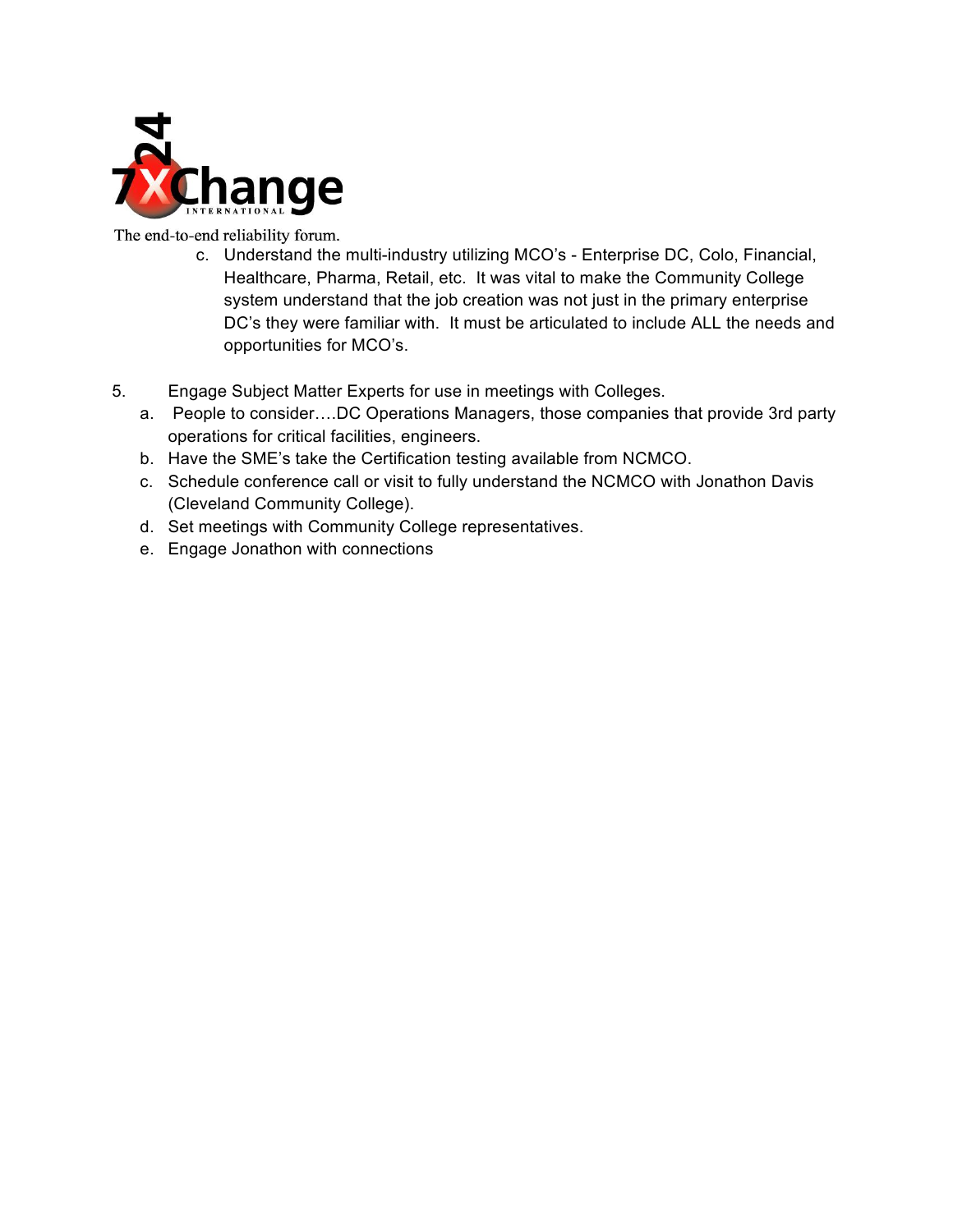

### **7x24 Exchange Carolinas Chapter - Scholarship Initiative:**

General: The purpose of this initiative is to extend the 7x24 groups knowledge base into the technical college and general college curriculums to provide better, well rounded graduates that have current information on IT and Facilities Best Practices and energy strategies to make them more valuable to our members once they become available to the workforce. One way to do this is to become partners with the colleges and universities in the Carolinas in making sure that deserving students can be funded through their education. These scholarships should be awarded on merit and should be selected by the individual learning institutions. By promoting the Carolinas 7x24 through the faculty and staff, we maybe can enjoy success similar to ASHRAE; where by local members are selected to provide a class in their particular field of Mission Critical either as an end user, engineer, constructor, vendor rep or consultant to give real world application to the curriculum.

To fund these scholarships, we will need to consider the yearly amounts budgeted for this program in our operational and fund raising efforts. These could possibly come from membership dues, special event proceeds (like the golf tournament) and other yet to be determined efforts for funding.

If this initiative passes, the next steps might include:

· The formation of a Scholarship Committee, which could possibly be a subcommittee of Membership.

- Determine first year funding for this program.
- Have the Scholarship Committee create the program specifics.
- Vote on funding and program by the Board.
- Implement the program.

Summary: Better trained graduates in IT and Mission Critical Facilities benefits all members by promoting the Carolinas as successful area for Data Center Operations and development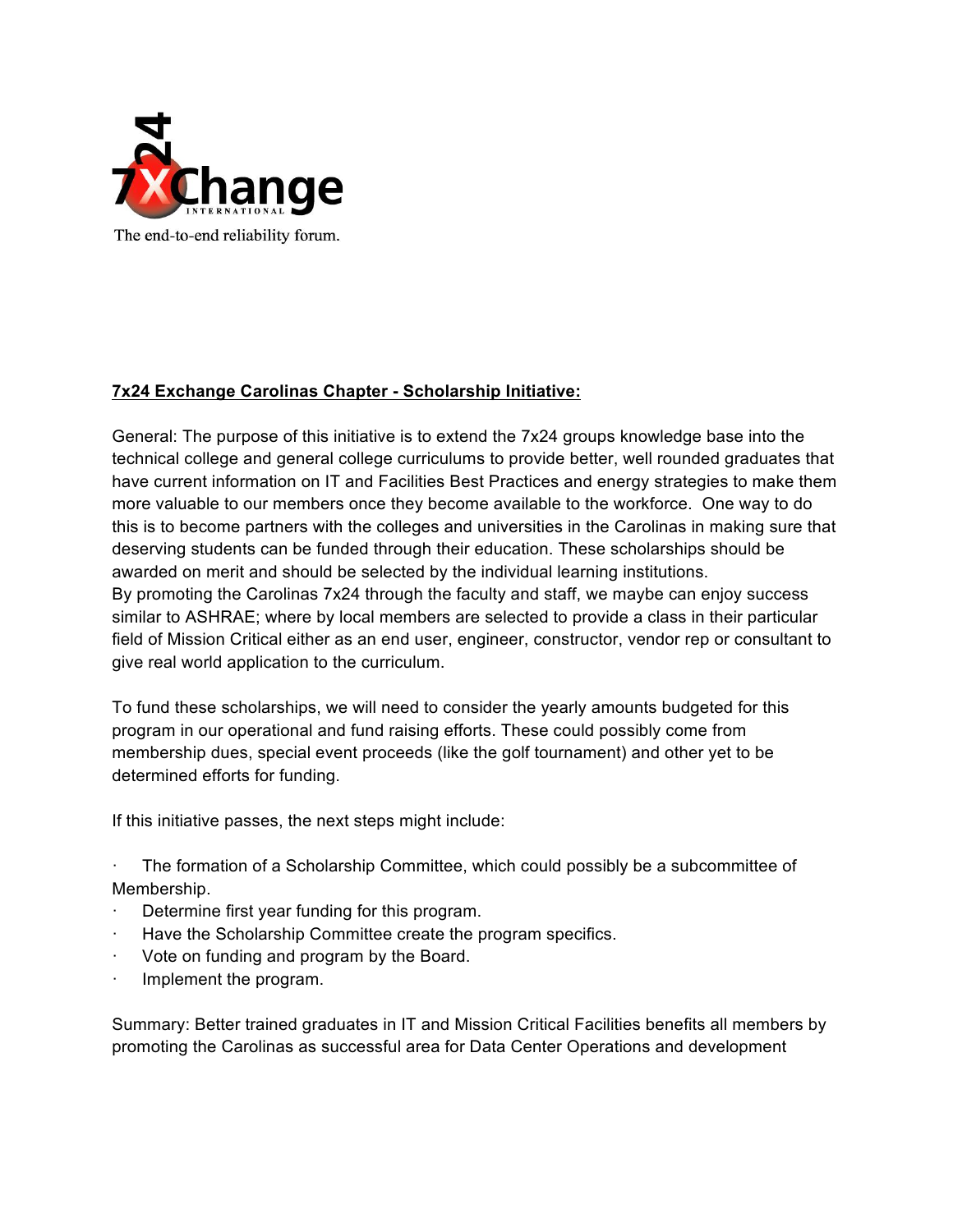

July 12, 2011 Organization: 7x24 Exchange The Carolinas Chapter: **7x24 Exchange** The **Carolinas** Chapter

Committee: 7x24 Exchange Carolinas Chapter, Scholarship Award Committee

Proposal: A proposal to initiate an annual Scholarship Award sponsored by the 7x24 Exchange Carolinas Chapter.

Institutions: One in Eastern NC, one in Western NC and one in South Carolina.

Funding: First year, one award per institution at \$1,200 each; Second year, two awards at \$1,200 each per institution and possibly intern support.

Focus: It is proposed the Scholarship Award committee will focus on Accredited Community Colleges or Technical Training Schools within North and South Carolina. Note: this does not included "for profit" school systems.

Institution Validation: To validate that an institution qualifies, a short 10 question questionnaire will be completed by the perspective institution.

Proposed Qualification Questions:

- 1. Is your institution accredited and if so by whom?
- 2. Would your institution be willing to develop the selection criteria and select the candidate(s)?
- 3. Does your institution support technical education in the electrical and mechanical fields?
- 4. Does your institution have an understanding of what Mission Critical Services is?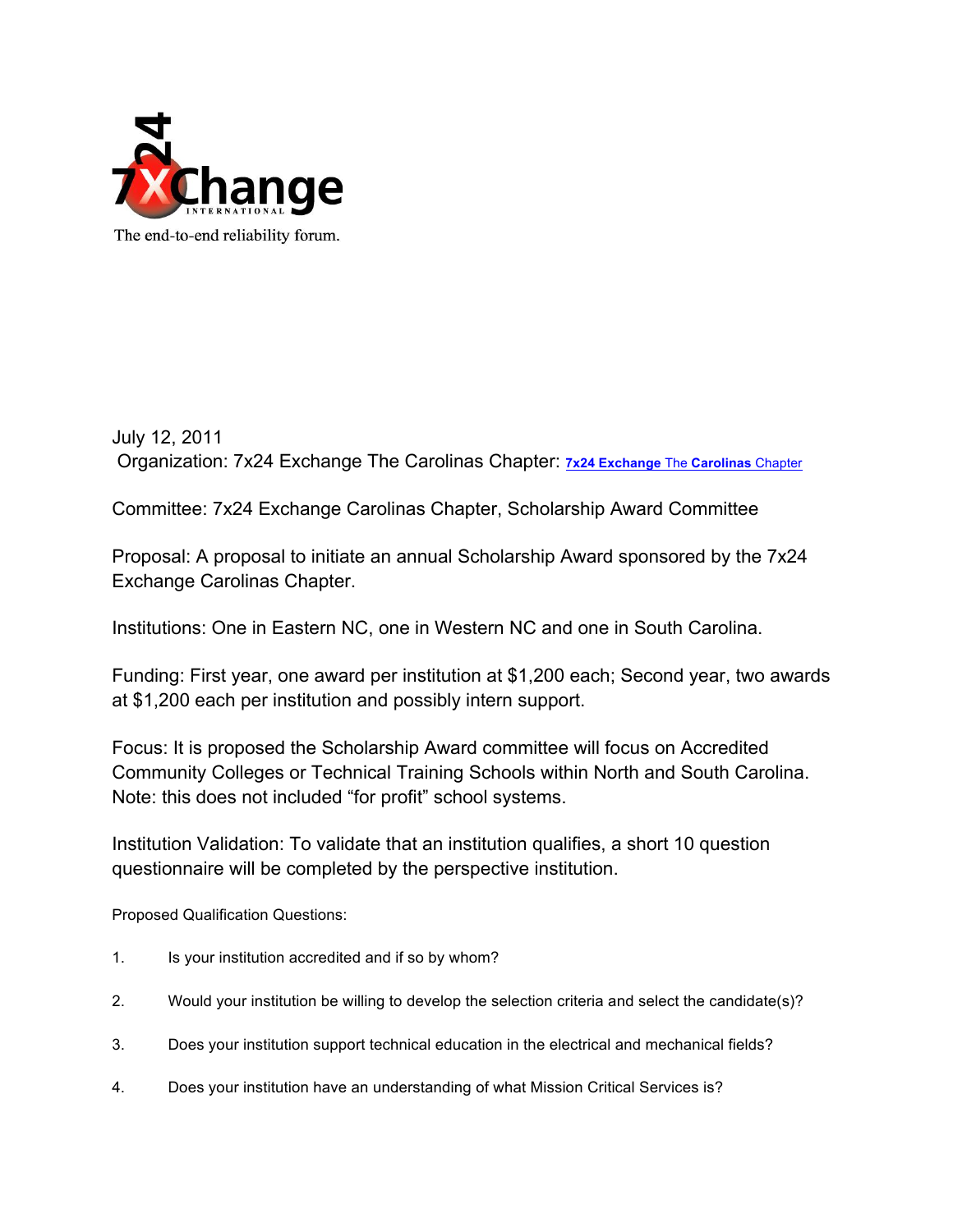

- 5. Does your institution have other scholarship programs and if so what types?
- 6. Does your institution support intern programs and if so what are the top five employers?
- 7. Does your institution provide IT training?
- 8. Does your institution have a career placement office?
- 9. What is the total number of active students enrolled at your institution?
- 10. What is your expectation of scholarship support level, financial and otherwise?



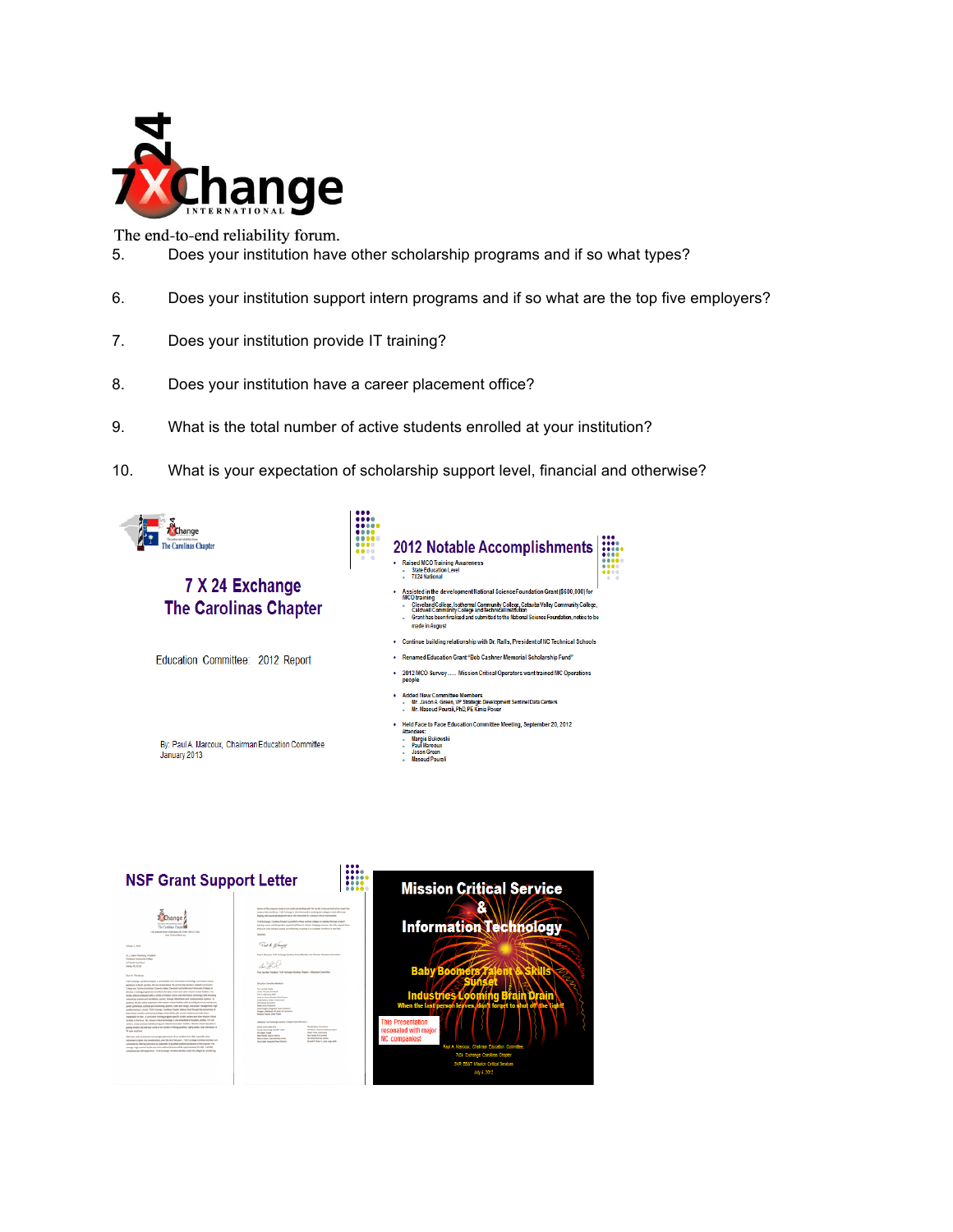



#### What are we doing about it Seeding at the Technical System Level

**Mission Critical Career Ladder** 



Addition on IT Component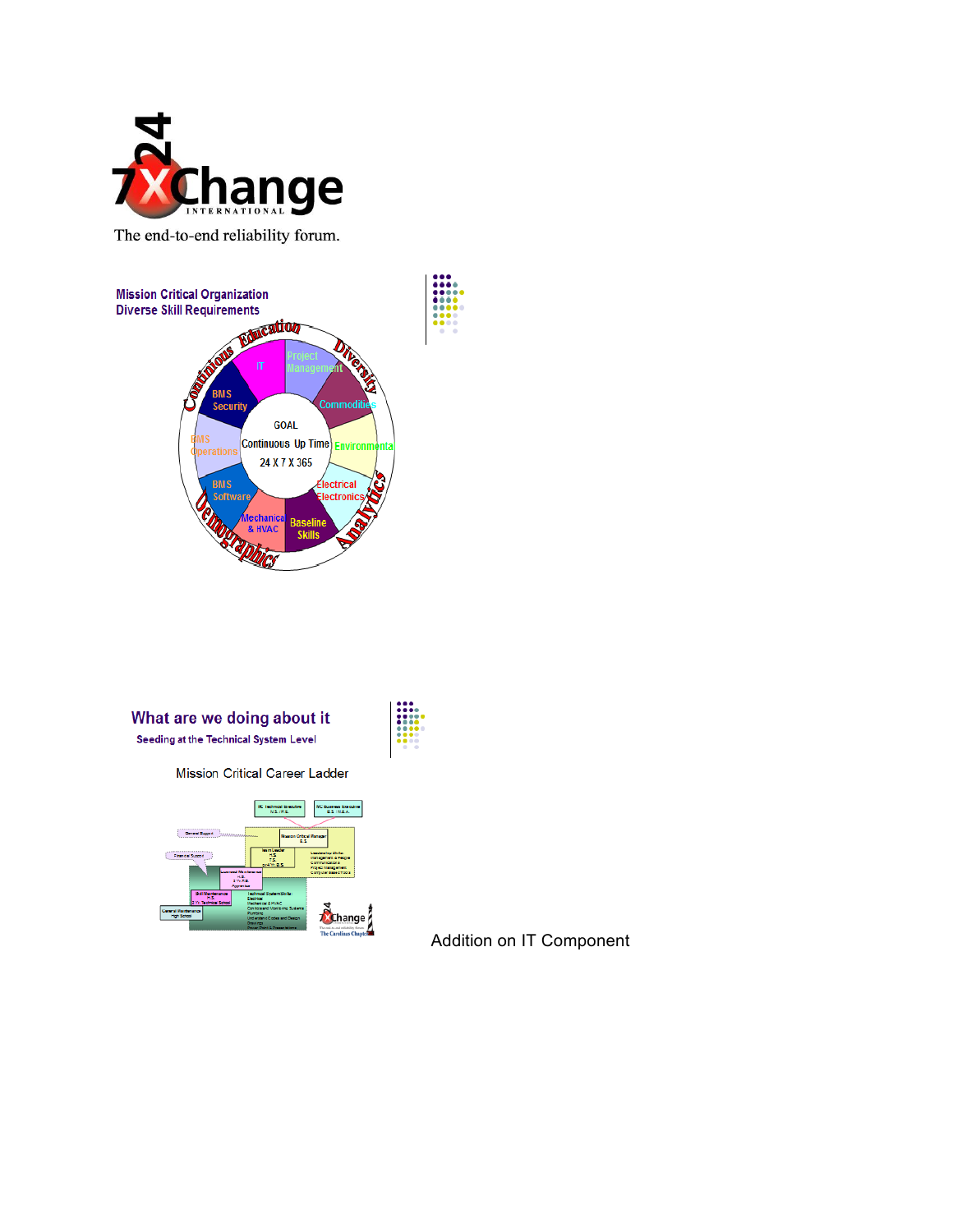

# 2012 MCO Survey  $\overline{a}$

**Northern Press** 



TX24 Eashange, The Carolinas Chapter **Interfaces** Editor Regional Australians Discharg (natur) Response Summary **Antiotics 2<sub>.00</sub>** 1 Dogs has a time and **Texas**  $\frac{1}{10}$  $\frac{1}{1}$  $\ddot{\phantom{0}}$ 3 Drum has panch but **SOUTH STANDA BARN CAN STATISTICS** Tagona<br>Tanzan  $\overline{a}$ **Links CONTRACTOR** in Reporterador/W1003190C34MMa13plNa0T00. 919302

#### **Bottom Line:**

**Mission Critical Facilities NEED** trained MCO people and are willing to help pay for it!

#### **2013 Going Forward**

- · Focus MCO curriculum on technical objective and skills development
- · Foster relationship with Dr. Ralls
- · Focus efforts on North and South Carolina
- Ratify MCO program to follow a formal educational process using hands-on training
- Support students to participate at entry level in various N.C. Data Centers or other MCO operations
- Issue Grant Funding of \$5,000 ..... Verify use of funds

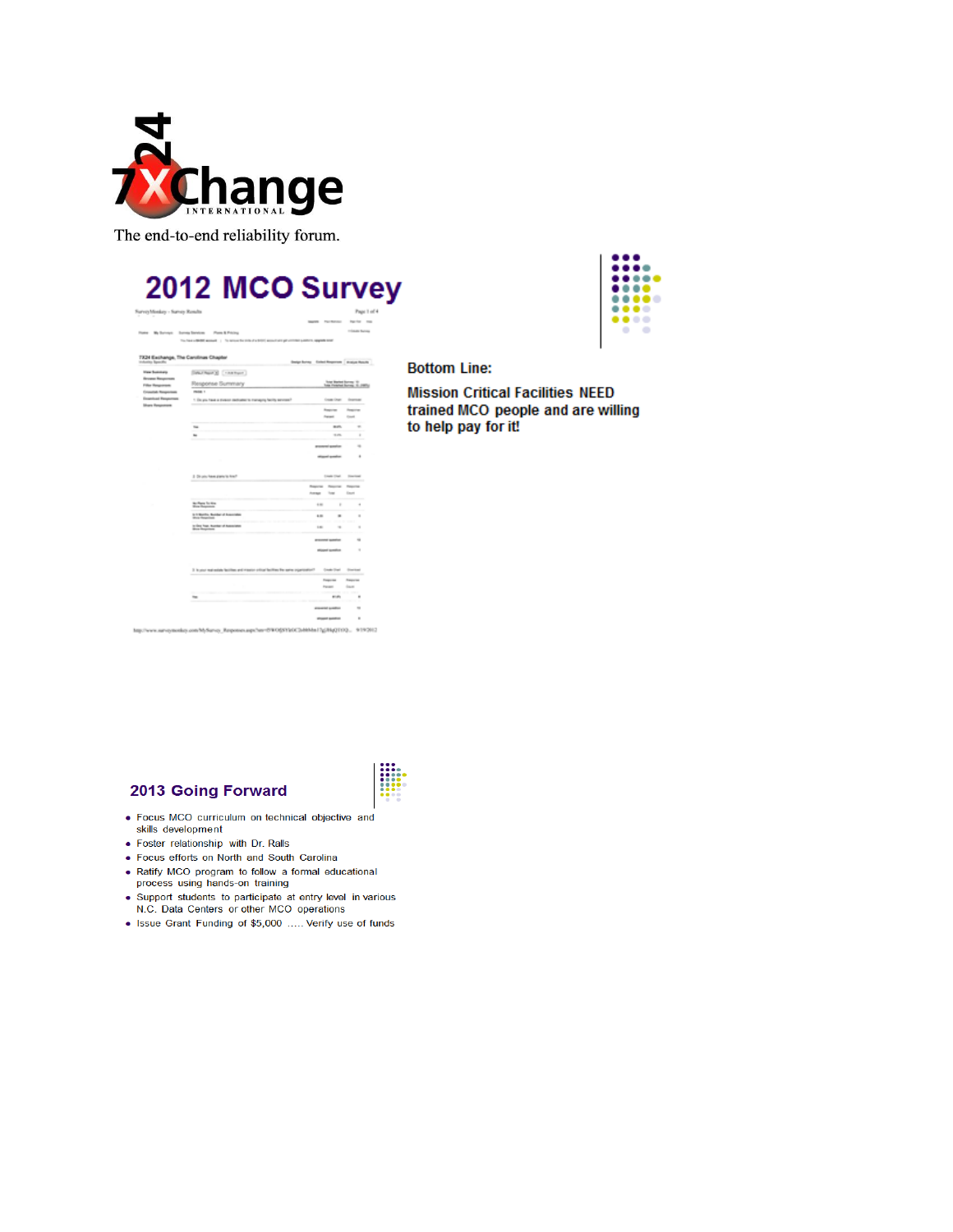





### **Mission Critical Operators Training Curriculum**

January 6, 2012

*This curriculum outline focuses on Mission Critical Data Centers, yet Mission Critical Operations (MCO) is not just for Data Centers. You can find MCO applications in many other industries such as hospitals, utilities, 911 Call Centers, critical process manufacturing and telecommunications facilities*

### **General:**

Your education will not stop at your graduation, it only begins. The MCO graduate will work side by side with the Information Technology (IT) individuals. In your challenging MCO role you will gain a critical understanding of IT's processes, procedures and Data Center equipment operations that you will support.

A career in mission critical operations is rewarding both professionally and personally. MCOs represent an employment position that is an advanced position above regular installation, service and repair technicians. MCO technicians demonstrate a desire to move beyond the basics and view a facility as a whole and can navigate within the facility conducting tasks in a very integrated manner.

Core Knowledge Curriculum: A standard curriculum of building technology is a basis for a successful facility operator in a mission critical environment. Competency in HVAC including Digital Control Systems, Electrical, Plumbing and General Construction goes a long way in providing the basis of a respected datacenter operator. Here is a breakdown of the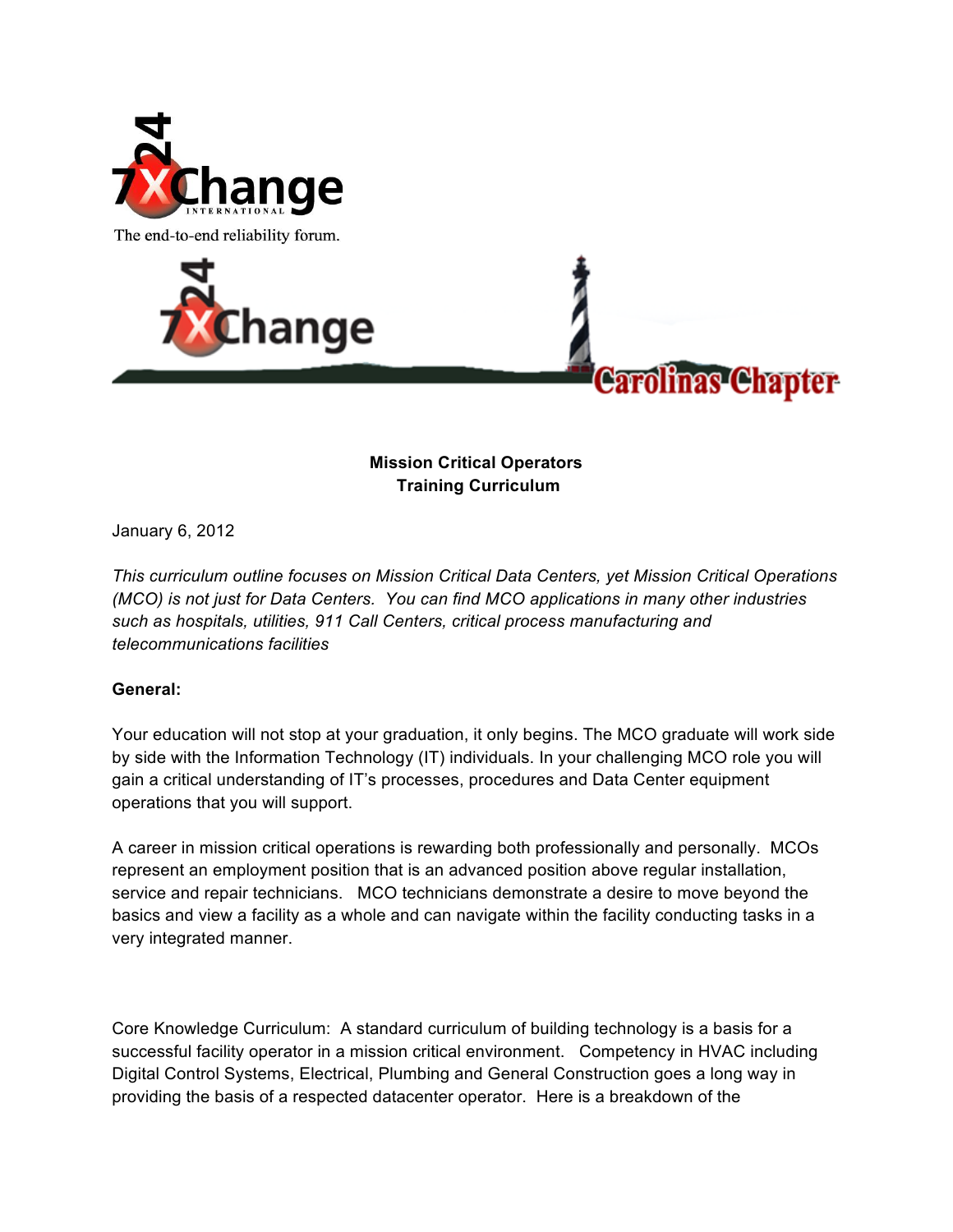

requirements for each with a brief dialogue of their importance in an Mission Critical Operator (MCO) candidate.

# **Mission Critical Career Ladder**



### **7x24 Exchange, Financial Support:**

**For those individuals wishing to pursue a career as a Skilled Maintenance provider or becoming a Team Leader or progress into Mission Critical Management position.**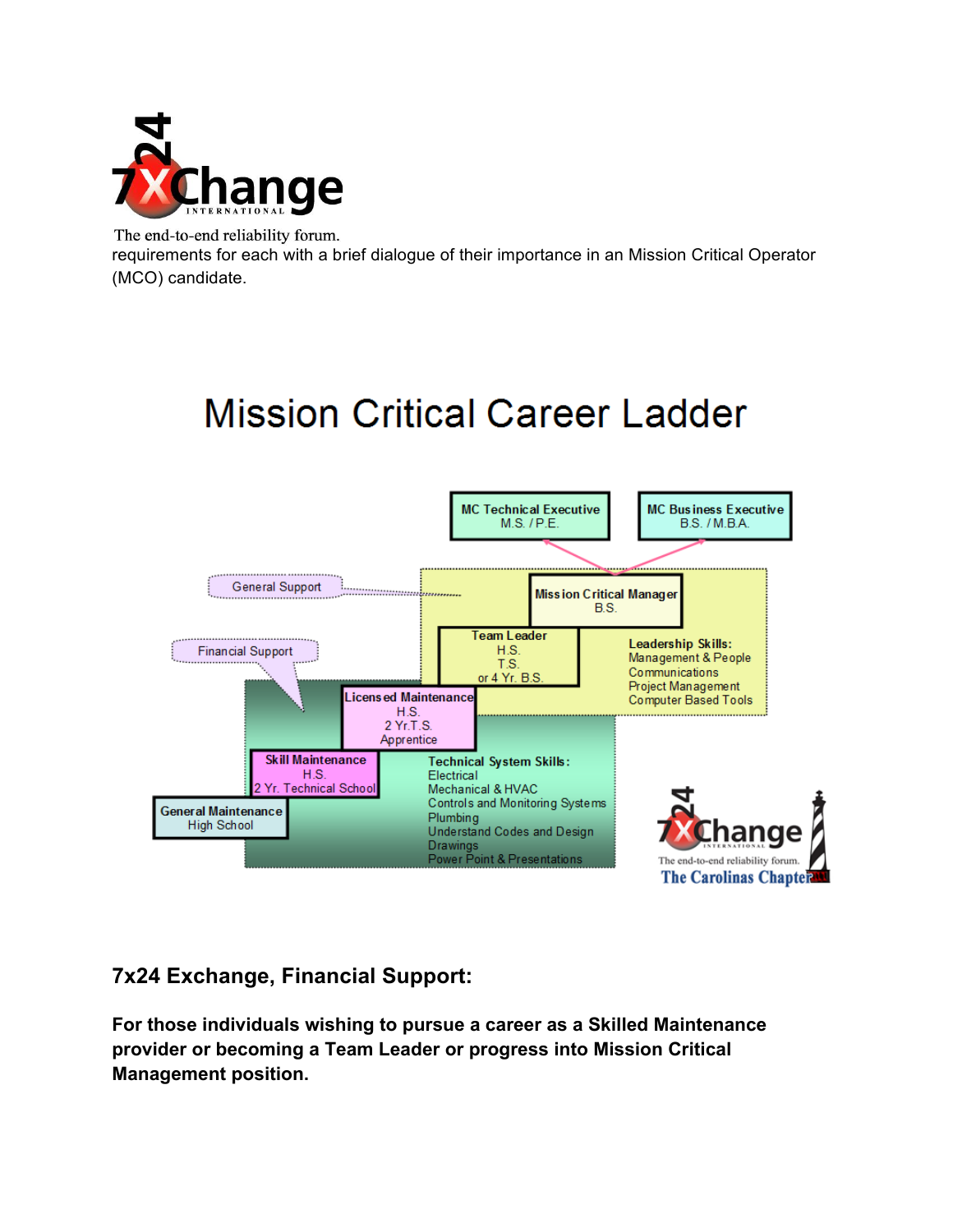

# **Suggest Curriculum Outline Mission Critical Facility Operator**

1. **Heating Ventilation and Air Conditioning (HVAC):** Data centers use energy, the resultant heat has to be shed to support proper operations in the data center environment. Facility Service Areas require comfort cooling for personnel. Both must be maintained to promote reliable operations.

a. **Principles of Hydronic Flow:** Many data centers rely on water to cool either through evaporative cooling or a combination of mechanical cooling and evaporative cooling. A thorough knowledge of fluid dynamics is required.

b. **Principles of Mechanical Cooling and the Refrigeration Cycle:** Whether it be from water cooled Chillers, or from direct expansion (DX) units, understanding the physics, troubleshooting and repair of the components of the refrigeration system is essential to the successful MCO.

c. **Heat Transfer:** While similar to A and B above, understanding how servers release heat is important in understanding how best to cool them. Understanding technologies and the physics of heat flow technology from air to water is important in many mission critical operations.

d. **Air Flow Design and Operation:** Many data centers rely on hot aisle / cold aisle cooling or some element of air containment to cool their data center equipment. Understanding the technicalities of air flow and the principals that determine how air can effectively support heat transfer for servers. The Data Center has taken on many new shapes in this new century the MCO candidate should be familiar with the many different design and criteria that govern air flow in Data Centers. , Controls: Most Data Centers have sophisticated control systems that provide control and instantaneous messaging to operations in the event of a condition determined to be out of a normal state. An MCO will understand the control system elements, field devices and their usage, control system architecture and how mechanical and electrical devices communicate information back to operations, and how to design such communication to promote increased reliability.

e. **Best Practices in Current Data Center Cooling Design**: The MCO will need to understand the various data center cooling design strategies, the concepts that are presented in psychometric charts and how they apply to different types of Data Centers. This should include current temperature and humidity limits for both normal and utility operations as defined by The American Society of Heating, Refrigerating and Air-Conditioning Engineers (ASHRAE).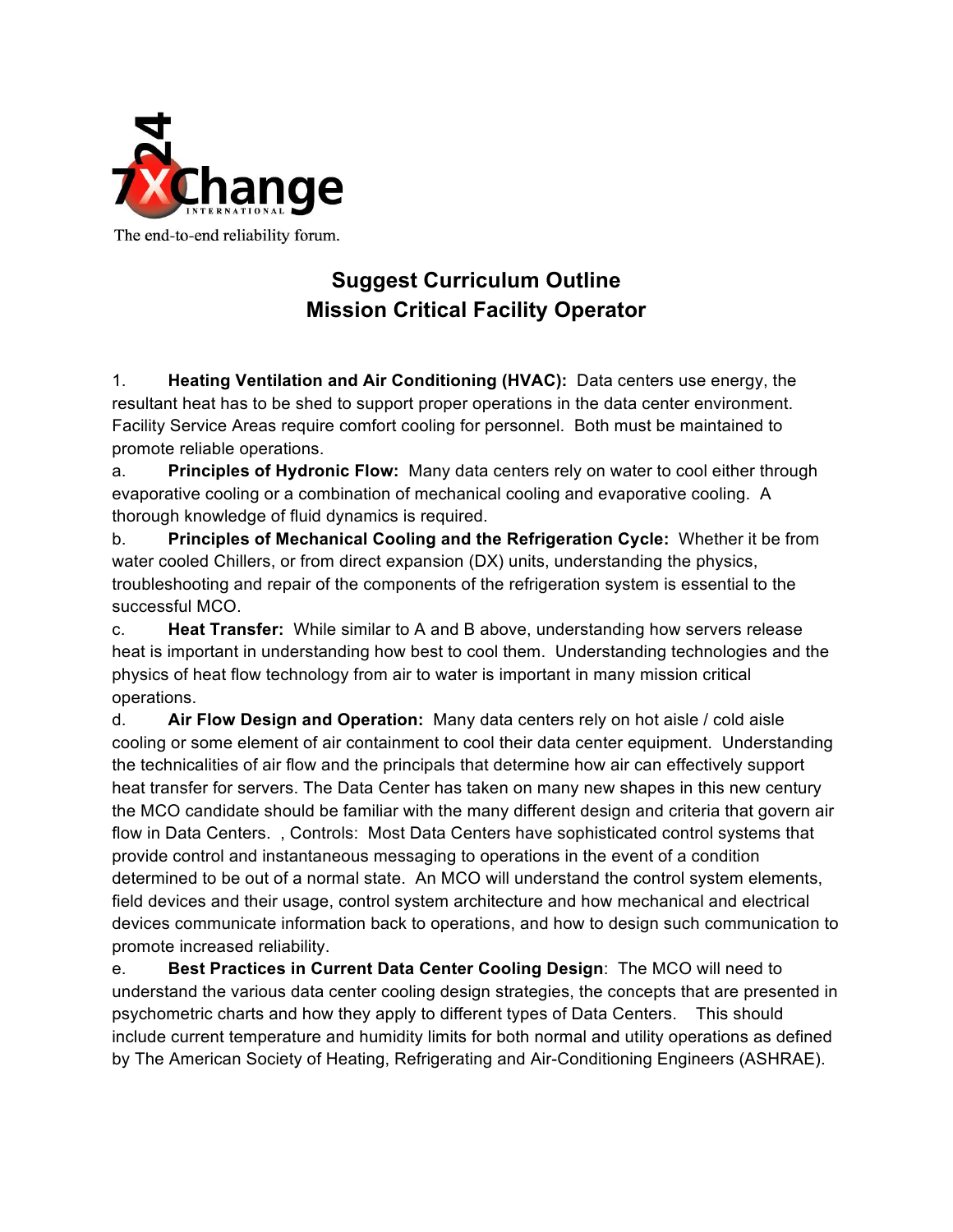

2. **Plumbing:** Many cooling strategies incorporate water as a cooling medium in some stage of the cooling process. In some operations, evaporative cooling plays a critical role in this cooling process. Without water, the process fails.

a. **Understanding the utility.** Most water consumed by a data center is provided by a water utility. Pressure is provided either by pumping or by gravity (water towers). Most data centers are designed using multiple water connections such if one connection is shut down for any reason, another separate and discrete connection can continue the supply. The successful MCO will understand the importance of the source of water and what events might trigger an impact to that source.

b. **Understanding different water piping designs.** Some data centers are designed with emergency storage water systems. The MCO needs to understand how these systems work, how to care for the water systems and how to support its longevity..

c. **Water Treatment.** Most cooling water requires treatment. Understanding various water treatment technologies will provide the MCO with tools to understanding the how and why of water treatment more thoroughly regardless of the method used.

3. **Electrical:** Electricity is the essential and common element in all data centers. How this electricity flows from the utility to the servers and support equipment is important to maintain a dependable data center environment.

a. **Understanding the utility:** Who is the utility and how does the power enter the facility are two key elements of data center operations.

b. **Electrical Knowledge:** How electricity is made, how does it flow and what is the architecture of the electrical installation in a typical data center environment. This would include typical distribution devices, switches and other components. Understanding how electricity gets from the grid to the rack is essential knowledge for a MCO.

c. **Safety:** Knowledge of safety requirements in the mission critical environment and in general electrical service, operation and repair. Knowledge of Arc Flash Safety and other National Fire Protection Association (NFPA) standards are essential.

d. **Emergency power:** Generator operation and general maintenance, UPS types and how they work, how they are tested and maintained.

e. **UPS Systems:** Batteries may represent an important part of the electrical distribution system. Data Centers are designed to maintain server functions throughout a wide range of environmental and infrastructure conditions. In some cases batteries are the bridge between power sources. The technology behind the electro-chemical process the battery uses as well as the methods used to determine battery health must be part of the MCO candidate's tool bag.

### **4. Life safety systems**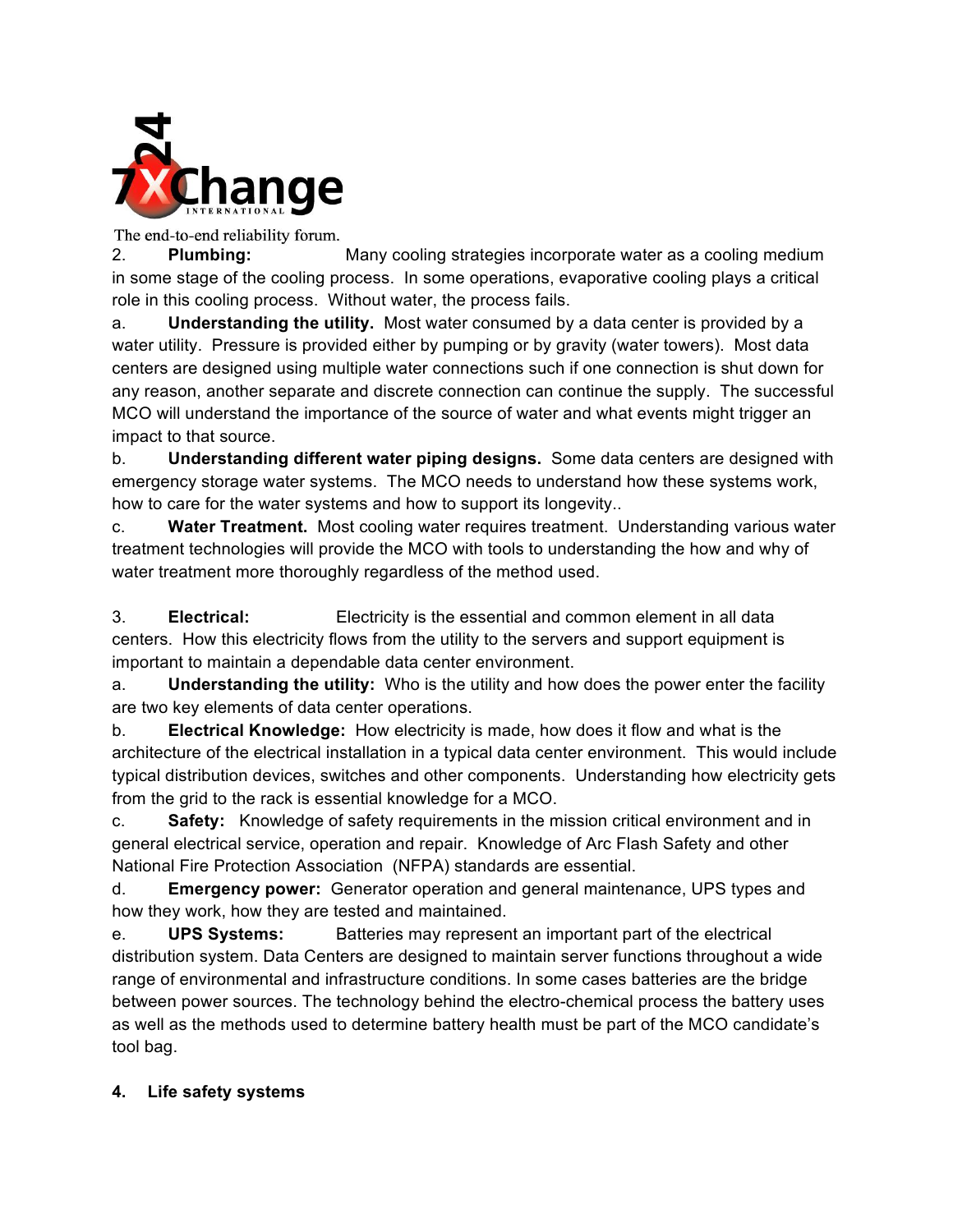

a. **Fire Suppression systems:** The MCO candidate is not only responsible for the facility they are also stewards of the life safety systems within the facility. The Data Center life safety systems are designed to be highly reliable so that accidental suppression discharges are prevented. Detection systems are also specially designed to ensure advanced warnings to guard against mass destruction or activation for non-coincident conditions.

b. **Hydrogen monitor/refrigerant monitoring** may also be present in a facility. These systems also provide early warnings to abnormal conditions and require unique response steps.

5. **General Construction:** Operators own the site from the equipment inside to the rocks outside of the building. A general knowledge of building technology and maintenance is required to understand any liabilities in facility design to steady state operations. For example, roof design over a data center is important to understand to protect servers beneath it. Membrane roofing systems require special protocols to be established to reduce the chance of puncture or breach.

The MCO should also understand the basics behind LEED and the USGBC.

### 6. **Computer Basics**

This course introduces students to the basics of computer hardware and architecture, system software, application software, common computer networking systems and the internet. Students come to understand the component design of a computer, recognize common types of computer system and application software, identify various types of common computer network systems and understand the theory behind the world's biggest computer network, commonly known as the Internet.

Students examine network concepts, standards, technologies, media, protocols, and topologies. Topics include connectivity, network devices, basic security, local and wide area networks, network design, transmission media, structured cabling, IP addressing and Open Systems Interface (OIS) model.

### **7. Development and implementation of operating procedures in the mission critical environment.**

- a. Understanding the definition and form of:
	- i. Standard Operation Procedures (SOP)
	- ii. Emergency Operation Procedures (EOP)
	- iii. Maintenance Operation Protocol (MOP)
- b. Understanding the importance of the changes in the operation of the data center.
- c. Understand the need to continuous training and safety awareness.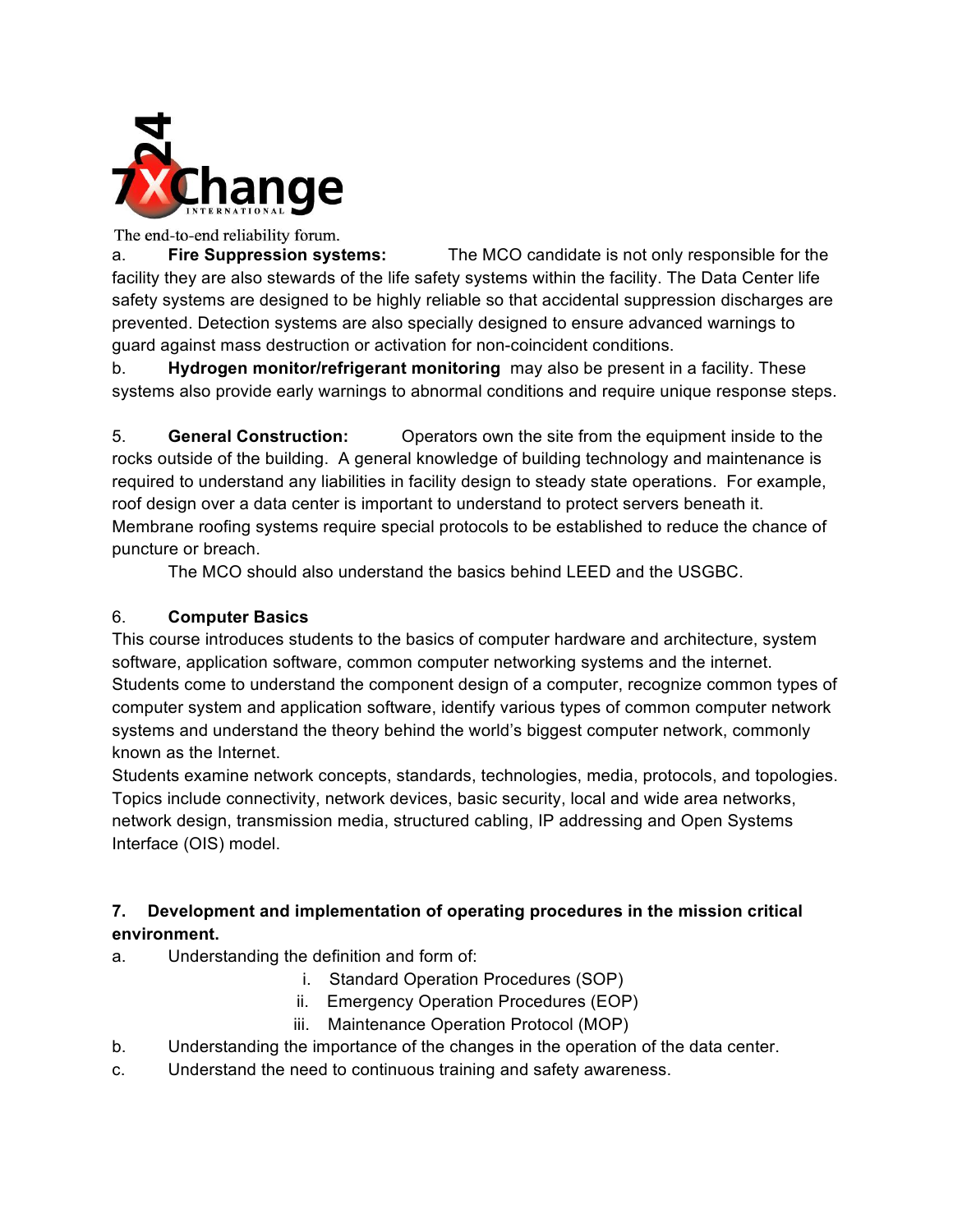

### **8. How to develop a "mission critical attitude".**

- a. How a mission critical environment different from other industry environments.
- b. How equipment is maintained or other service performed in a mission critical environment.
- c. Effective traits of a MCO.
- d. How to think as a MCO.

### **9. How to get a job in a mission critical environment.**

- a. Who is hiring.
- b. What are the resources available to graduates?

10. A distinguishing success factor of an MCO individual is their ability to **communicate and project manage**. The MCO individual has direct responsibility for the heartbeat of a company and therefore may be called upon at any time to communicate with executive management or authorities having jurisdiction.

a. MCO individual will have working knowledge in developing Power Point and Excel presentations.

- b. Have strong verbal communication skills.
- c. Have strong written communication skills.
- d. Because MCO is an adaptive organization, skills in project management are essential

# **7x24 Exchange, General Support:**

**For those wishing to peruse an Engineering career or are focused toward Mission Critical management as an objective:**

### **Suggested Curriculum Outline Mission Critical Manager; Mission Critical Executive**

### **Math**

Relations and functions are investigated graphically, numerically, symbolically, and verbally. Exponential, logarithmic, polynomial, power, and rational functions are explored. Special topics include systems of linear and non-linear equations. Applications are investigated from science and engineering perspectives. Technology is integrated throughout the course.

### **Literature &Writing**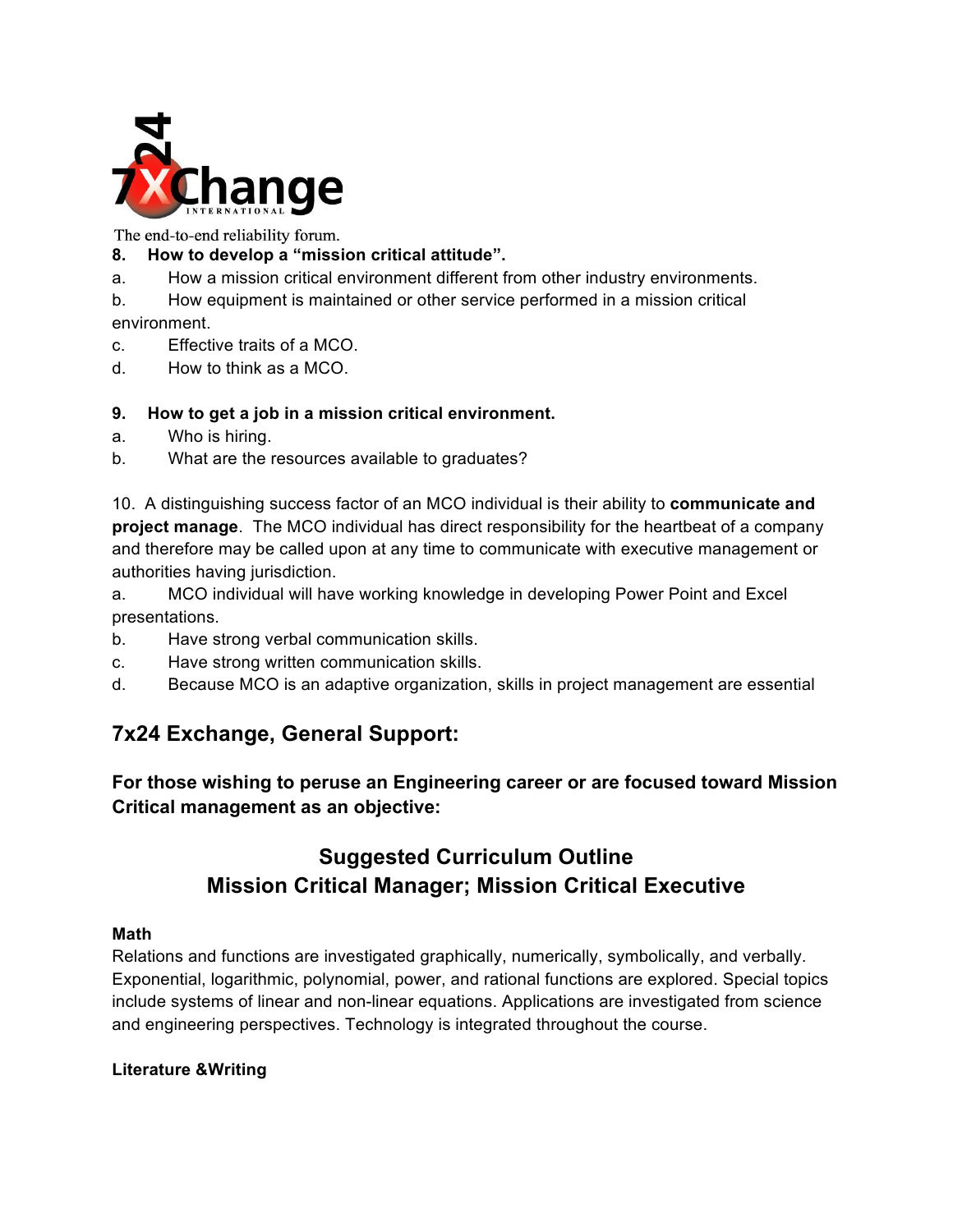

Develop skills in analytical reading, critical thinking, and expository and persuasive writing. Students compose several essays using a variety of strategies to present evidence in support of a thesis.

### **Organizational Behavior**

Assessment of self, personality, self-concept, perception and verbal and nonverbal communication skills; including organizational behavior concepts and practices. Discussion of diversity, job success and development of effective work relations. A view of workplace dynamics including conflict resolution, assertiveness, team problem solving and decision making.

### **Electrical Theory**

Present basics of electrical theory, develop an understanding of voltage, current flow, parts of a circuit, electronic components, basic electrical calculations, transformer theory, electrical safety and NFPA awareness.

### **Mechanical Theory**

Present basics of fluid dynamics including fluid turbulence, pump design, heat transfer, valve design and performance characteristics, water chemistry, adhesion and cohesion properties of water and oils, refrigeration basics

### **Focused Education Courses:**

### **Electrical Circuit Analysis**

International System of Units, engineering notation and prefixes, definitions of current, voltage, resistance, power, work and efficiency. For DC circuits: Ohm's and Kirchoff's Laws, series, parallel, and series-parallel circuit principles, superposition, Thevenin and Norton theorems, mesh current and node voltage analysis. Capacitance, inductance, reactance, and impedance. Transient analysis of RL and RC circuits. AC circuit phasor analysis.

### **Mechanical Systems**

Student will learn all aspects of the psychometric chart. Be able to perform complex heat flow calculations, understand the dynamics of air flow and the characteristic changes that occur with atmospheric changes as well as altitude changes. Be taught Thermo-dynamic principles and understand the concepts of adiabatic and polytrophic process.

### **Computer Basics**